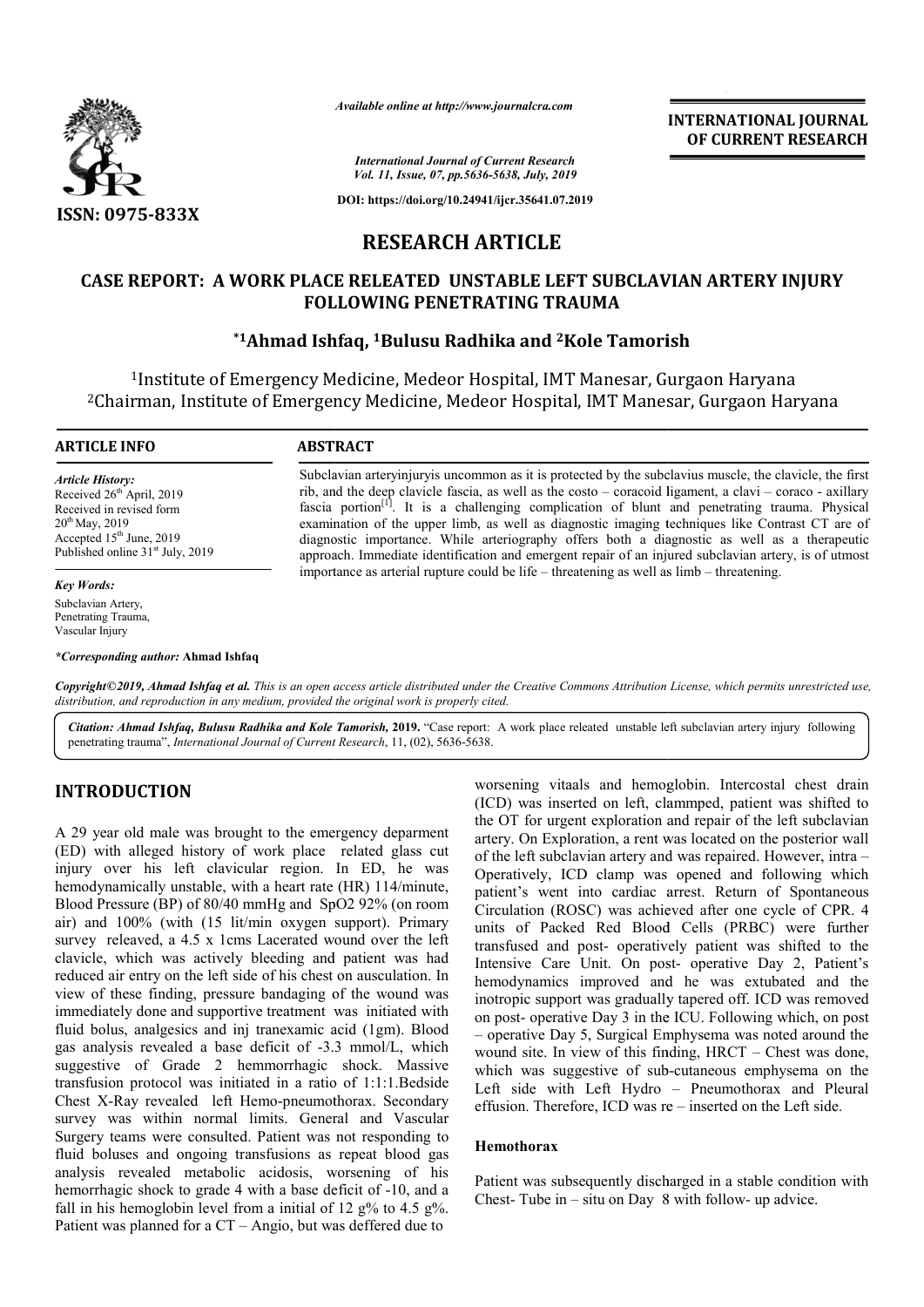

**Figure 1. Plain Chest X- Ray Showing Hemothorax**



**Figure 2. Plain Computed Tomography of the Chest**



**Figure 3. Plain Computed Tomography of the Chest**

## **DISCUSSION**

Subclavian artery injuries account for only 2 to 5 % of acute Subclavian artery injuries account for only 2 to 5 % of acute vascular injuries and an overwhelming majority of these injuries are from penetrationg trauma (Barão, 2015). A history of blunt trauma with a bony injury to the clavicle or the first rib might result in injury to the subclavian artery. Physical examination of the upper limb is crucial in subclavian artery injury and should focus on skin colour, temperature, hand motility and pulsations. Most of the patients with subclavian and axillary artery injuries show signs of arterial insufficency of the upper extremities. However, due to the extenxive collateral circulation of the upper extremities, patients might have palpable distal pulsations (Robert, 1986). In the series reported by Schaff and Brawley of the 15 patients with injuries to the subclavian and axillary arteries,  $8$  patients  $(53%)$  had easily palpable distal pulses (Robert, 1986 and Schaff, 1977). A contrast enhanced CT is important in diagnosing, as it helps reveal the site and extent of the lesion (Barão, 2015). In our reveal the site and extent of the lesion (Barão, 2015). In our patient it was deferred after discussion amongst the treating physicians, taking into account our patient's hemodynamical unstability. A selective arteriography is also helpful as it offers diagnostic accuracy as well as helps with the surgical planning (Assenza, 2012). Surgical repair should be planned and executed on an emergent basis, as the mortality and morbidity associated with subclavian artery injuries is high. Surgical exposure for the treatment itself is also chanllenging and treacherous and carries a risk of high morbidity (Barão, 2015 and Demetriades 2001). The approach can be either supraclavicular by thoracotomy, median sternotomy or by and Demetriades 2001). The approach can be either<br>supraclavicular by thoracotomy, median sternotomy or by<br>combined access for larger exposes (Barão, 2015). With advances in endovascular d devices technology, more anatomically difficult lesions can be repaired using an anatomically difficult lesions can be repaired using an endoluminal approach (Barão, 2015). The endovascular approach has been established as a feasible and beneficial technique (Barão, 2015). In the skin colour injury to the clavicle or the first ight result in injury to the subclavian artery. Physical ination of the upper limb is crucial in subclavian artery and should focus on skin colour, temperature, hand t taking into account our patient's hemodynamical<br>A selective arteriography is also helpful as it offers<br>ccuracy as well as helps with the surgical planning ). Surgical repair should be planned and emergent basis, as the mortality and morbidity subclavian artery injuries is high. Surgical the treatment itself is also chanllenging and

#### **Conclusion**

In our patient (hemodynamics deteoriation occurred despite pressure bandage, fluid bolus and massive transfusions. Patient approach has been established as a feasible and beneficial<br>technique (Barão, 2015).<br>**Conclusion**<br>In our patient (hemodynamics deteoriation occurred despite<br>pressure bandage, fluid bolus and massive transfusions. Patient<br>co worsening hemodynamics. Mobolization of surgical teams and worsening hemodynamics. Mobolization of surgical teams and shifting for vasular repair was corner-stone of survival and successfull outcome. Penetrating injuries of the subclavian artery are associated with high morbidity and mortality along with multiple concomitant injuries and hemodynamically unstable vitals upon presentation. Rapid identifica subclavian vessel injury with use of radio-diagnostics, if permissible and available should be done. Early Surgical repair of the subclavian artery should be done, as it is a potentially fatal injury. are associated with high morbidity and mortality along<br>multiple concomitant injuries and hemodynamically<br>le vitals upon presentation. Rapid identification of the

### **REFERENCES**

- Assenza M, Centonze L, Valesini L, Campana G, Corona M, Modini C. 2012. Traumatic subclavian arterial rupture: a Modini C. 2012. Traumatic subclavian arterial rupture: a case report and review of literature. *World J Emerg Surg.*, 7(1):18. Published 2012 Jun 18. doi:10.1186/1749-7922-7-18
- Barão, T., Queiroz, A.B., Apoloni, R., Ricardo, A., Nelson, D.L, 2015. Endovascular Repair of Traumatic Subclavian Artery Injuries: A Single-Center Experience. *J Vasc Med* Artery Injuries: A Single-Center Experience. J Vasc Med *Surg* 3:229. doi:10.4172/2329 3:229. doi:10.4172/2329-6925.1000229